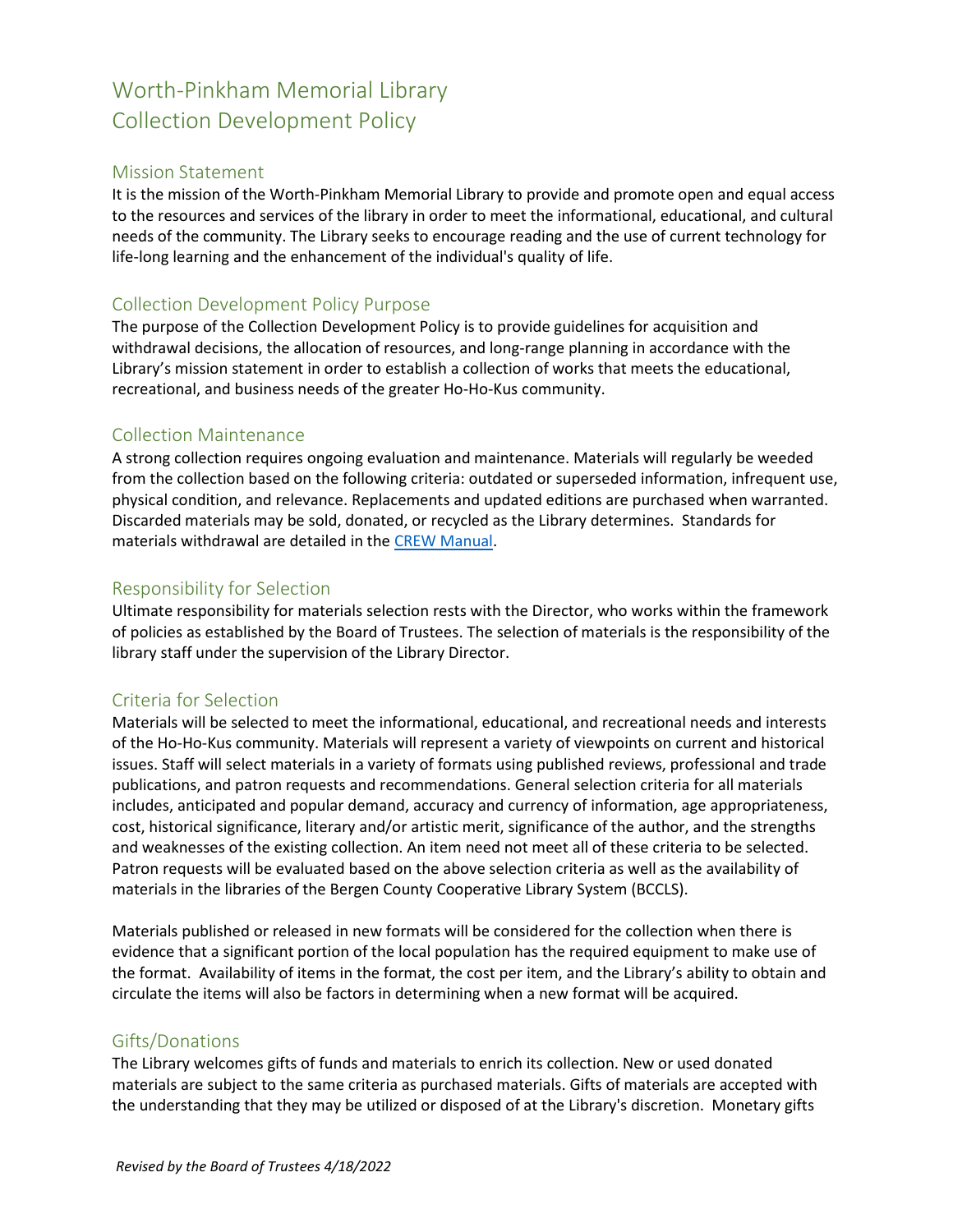## Worth-Pinkham Memorial Library Collection Development Policy

will be applied to the selection of materials by the Director in consultation with library staff and the donor as appropriate. The Library reserves the right to determine the use and disposition of all gifts unconditionally.

#### Reconsideration of Material

A resident of Ho-Ho-Kus who wishes the Library to reconsider the acquisition or removal of an item must fill out a "Request for Reconsideration of Material" form (see appendices). These forms are also available at the Circulation Desk. The request is reviewed by a committee consisting of appropriate library staff. A written response will be sent to the complainant. If the complainant is not satisfied with the decision, they may then appeal in writing to the Director. The Director will review the material and issue a response. If the complainant is still not satisfied, they may appeal to the Board of Trustees. The decision of the Board is final. Above all, the Board of Trustees has as its concern the fairness of such a hearing so as to protect the rights of all who are involved.

## Additional Reading

- Library Bill of Rights: <http://www.ala.org/advocacy/intfreedom/librarybill>
- Freedom to Read Statement: <http://www.ala.org/advocacy/intfreedom/statementspols/freedomreadstatement>
- People's Right to Libraries: <http://www.njla.org/content/peoples-rights-libraries>
- The First Amendment: <http://www.ala.org/advocacy/intfreedom/censorshipfirstamendmentissues/firstamendment>